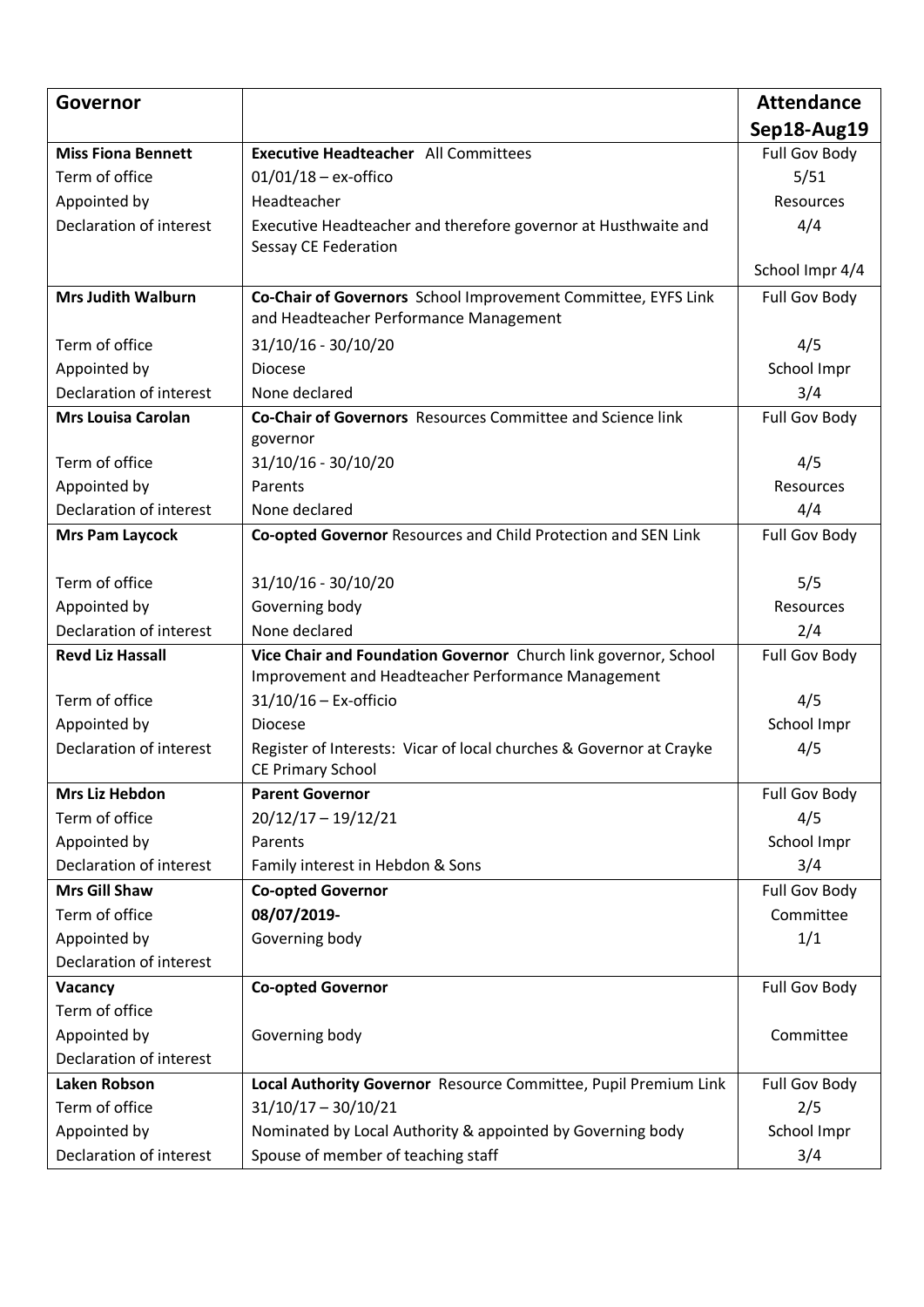| <b>Miss Gemma Goodchild</b> | <b>Staff Governor</b> School Improvement Committee                    | <b>Full Gov Body</b> |
|-----------------------------|-----------------------------------------------------------------------|----------------------|
| Term of office              | $31/01/14 - 30/10/20$                                                 | 4/5                  |
| Appointed by                | <b>Staff</b>                                                          | School Impr          |
| Declaration of interest     | None declared                                                         | 4/4                  |
| <b>Mrs Katie Tyrka</b>      |                                                                       | <b>Full Gov Body</b> |
| (maternity leave from       | Co-opted Governor (staff) School Improvement Committee                |                      |
| Dec 2018                    |                                                                       |                      |
| Term of office              | 31/10/16 - 30/10/20                                                   | 1/2                  |
| Appointed by                | Governing body                                                        | School Impr          |
| Declaration of interest     | None declared                                                         | 1/1                  |
| Mrs Emma Sowray (to         | Co-opted Governor (staff) School Improvement Committee                | <b>Full Gov Body</b> |
| cover Mrs Katie Tyrka on    |                                                                       |                      |
| maternity leave)            |                                                                       |                      |
| Term of office              | 15/01/19-30/11/19                                                     | 1/3                  |
| Appointed by                | Governing body                                                        | School Impr          |
| Declaration of interest     | None delcared                                                         | 3/3                  |
| Mr Jim Squelch              | <b>Co-opted Governor</b>                                              | Full Gov Body        |
| Term of office              | 09/07/18-09/07/2022                                                   | 4/5                  |
| Appointed by                | Governing body                                                        | <b>Resources</b>     |
| Declaration of interest     | None declared                                                         | 4/4                  |
| Vacancy                     | <b>Co-opted Governor</b>                                              | <b>Full Gov Body</b> |
|                             |                                                                       |                      |
| Term of office              |                                                                       |                      |
| Appointed by                | Governing body                                                        | Committee            |
| Declaration of interest     |                                                                       |                      |
|                             |                                                                       |                      |
| <b>Mr Thomas Lennie</b>     | Co-opted Governor Resources Committee, Co-opted Technology &          | <b>Full Gov Body</b> |
| resigned                    | Website, Headteacher Performance Management                           |                      |
| Term of office              | $06/02/17 - 29/01/19$                                                 | 3/3                  |
| Appointed by                | Governing body                                                        | Resources            |
| Declaration of interest     | Partner of part-time staff member                                     | 2/2                  |
|                             | Director of Keychange Consulting Ltd, IT Consultancy                  |                      |
| <b>Mrs Sue Thorne</b>       | <b>Co-opted Governor</b> English link governor and School Improvement | <b>Full Gov Body</b> |
| Resigned                    | Committee                                                             |                      |
| Term of office              | $31/10/16 - 09/10/18$                                                 | 1/1                  |
| Appointed by                | Governing body                                                        | School Impr          |
| Declaration of interest     | None declared                                                         | 1/1                  |
| Vacancy                     | <b>Co-opted Governor</b>                                              | Full Gov Body        |
| Term of office              |                                                                       |                      |
| Appointed by                | Governing body                                                        | Committee            |